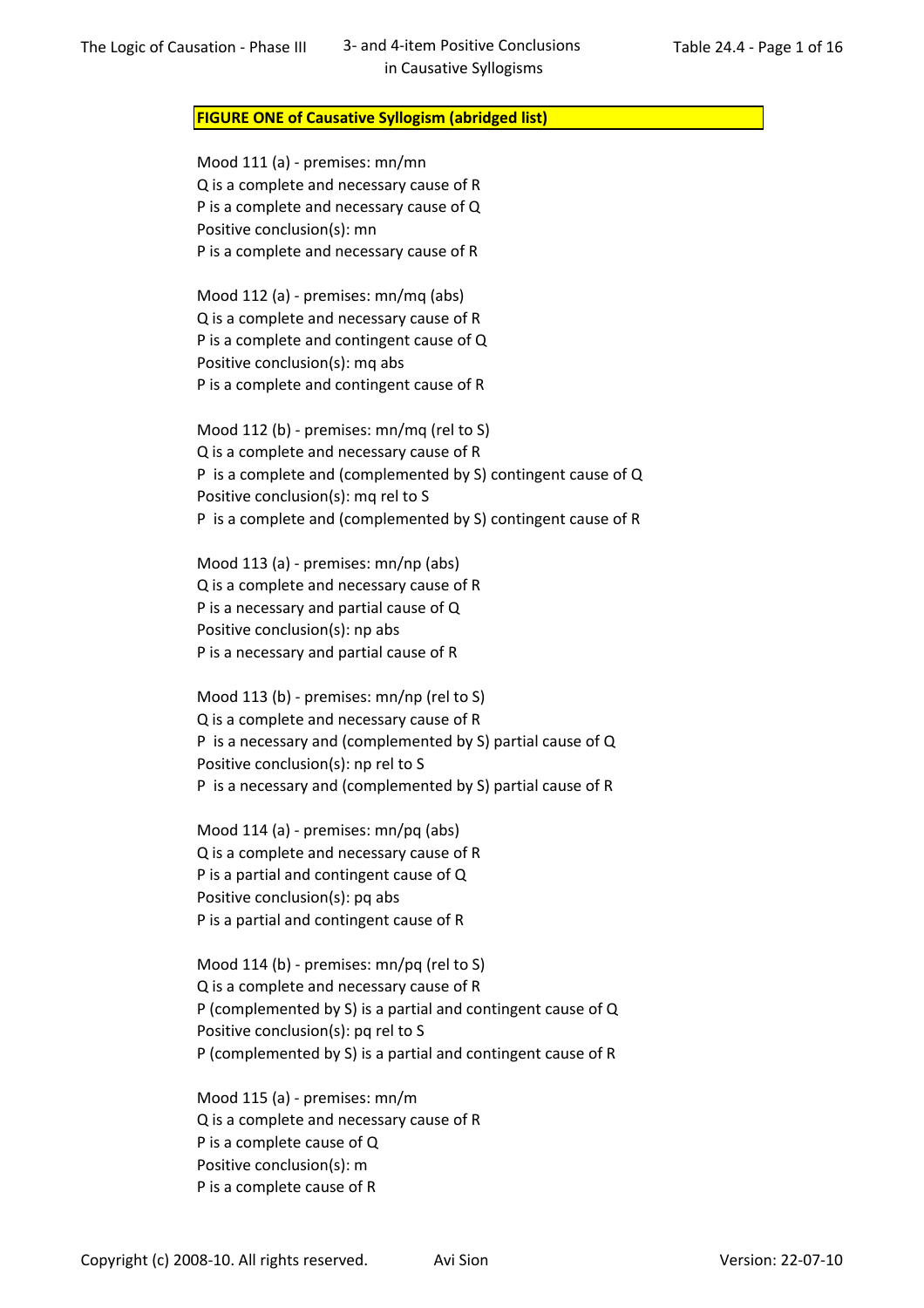Mood 116 (a) - premises: mn/n Q is a complete and necessary cause of R P is a necessary cause of Q Positive conclusion(s): n P is a necessary cause of R

Mood 117 (a) - premises: mn/p (abs) Q is a complete and necessary cause of R P is a partial cause of Q Positive conclusion(s): p abs P is a partial cause of R

Mood 117 (b) - premises: mn/p (rel to S) Q is a complete and necessary cause of R P (complemented by S) is a partial cause of Q Positive conclusion(s): p rel to S P (complemented by S) is a partial cause of R

Mood 118 (a) - premises: mn/q (abs) Q is a complete and necessary cause of R P is a contingent cause of Q Positive conclusion(s): q abs P is a contingent cause of R

Mood 118 (b) - premises: mn/q (rel to S) Q is a complete and necessary cause of R P (complemented by S) is a contingent cause of Q Positive conclusion(s): q rel to S P (complemented by S) is a contingent cause of R

Mood 121 (a) - premises: mq/mn (abs) Q is a complete and contingent cause of R P is a complete and necessary cause of Q Positive conclusion(s): mq abs P is a complete and contingent cause of R

Mood 121 (c) - premises: mq/mn (rel to S) Q is a complete and (complemented by S) contingent cause of R P is a complete and necessary cause of Q Positive conclusion(s): mq rel to S P is a complete and (complemented by S) contingent cause of R

Mood 122 (a) - premises: mq/mq (abs / abs) Q is a complete and contingent cause of R P is a complete and contingent cause of Q Positive conclusion(s): mq abs P is a complete and contingent cause of R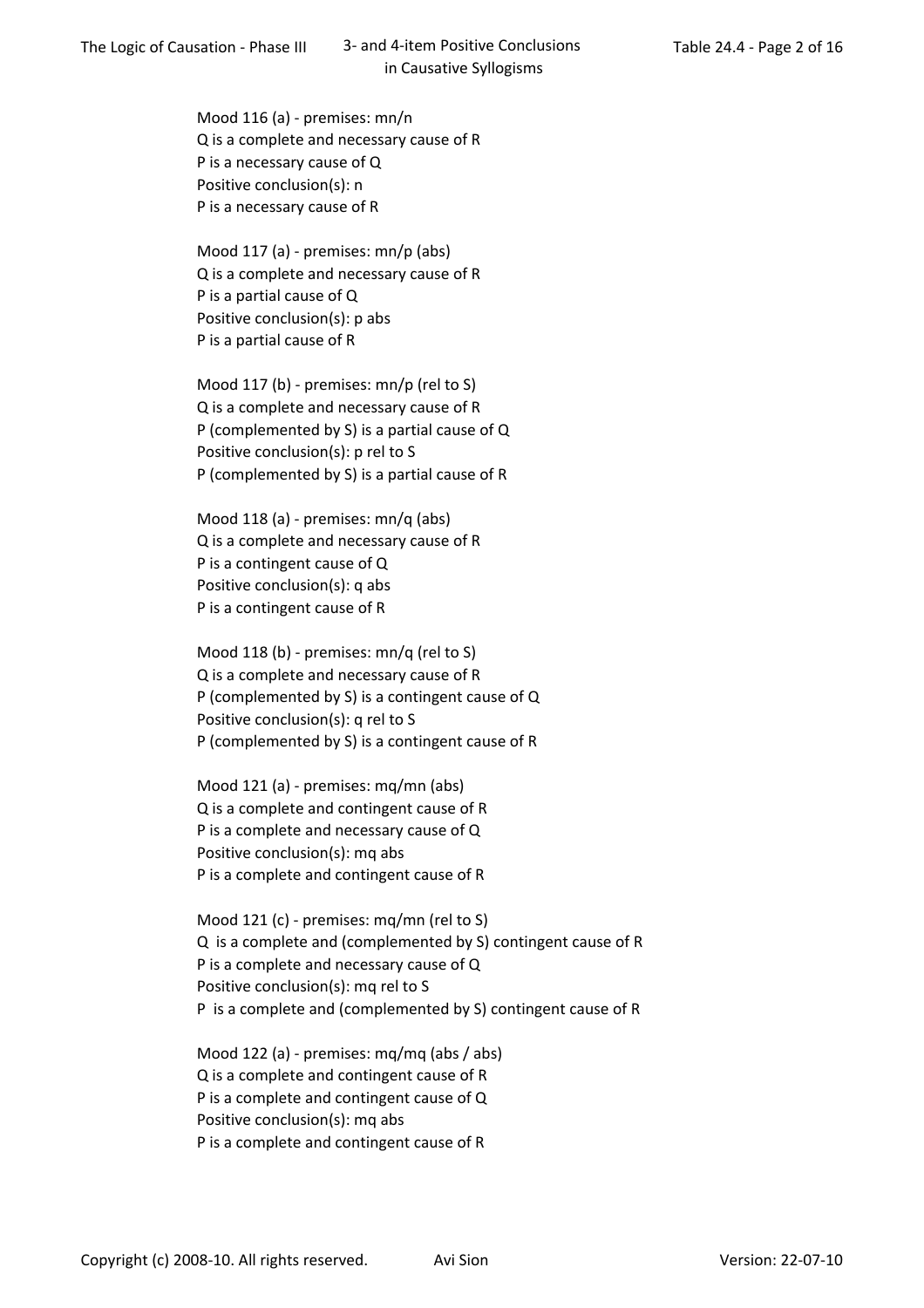Mood 122 (b) - premises: mq/mq (abs / rel S) Q is a complete and contingent cause of R P is a complete and (complemented by S) contingent cause of Q Positive conclusion(s): mq abs P is a complete and contingent cause of R

Mood 122 (c) - premises: mq/mq (rel S / abs) Q is a complete and (complemented by S) contingent cause of R P is a complete and contingent cause of Q Positive conclusion(s): mq abs P is a complete and contingent cause of R

Mood 125 (a) - premises: mq/m (abs) Q is a complete and contingent cause of R P is a complete cause of Q Positive conclusion(s): mq abs P is a complete and contingent cause of R

Mood 125 (c) - premises: mq/m (rel to S) Q is a complete and (complemented by S) contingent cause of R P is a complete cause of Q Positive conclusion(s): mq abs P is a complete and contingent cause of R

Mood 131 (a) - premises: np/mn (abs) Q is a necessary and partial cause of R P is a complete and necessary cause of Q Positive conclusion(s): np abs P is a necessary and partial cause of R

Mood 131 (c) - premises: np/mn (rel to S) Q is a necessary and (complemented by S) partial cause of R P is a complete and necessary cause of Q Positive conclusion(s): np rel to S P is a necessary and (complemented by S) partial cause of R

Mood 133 (a) - premises: np/np (abs / abs) Q is a necessary and partial cause of R P is a necessary and partial cause of Q Positive conclusion(s): np abs P is a necessary and partial cause of R

Mood 133 (b) - premises: np/np (abs / rel S) Q is a necessary and partial cause of R P is a necessary and (complemented by S) partial cause of Q Positive conclusion(s): np abs P is a necessary and partial cause of R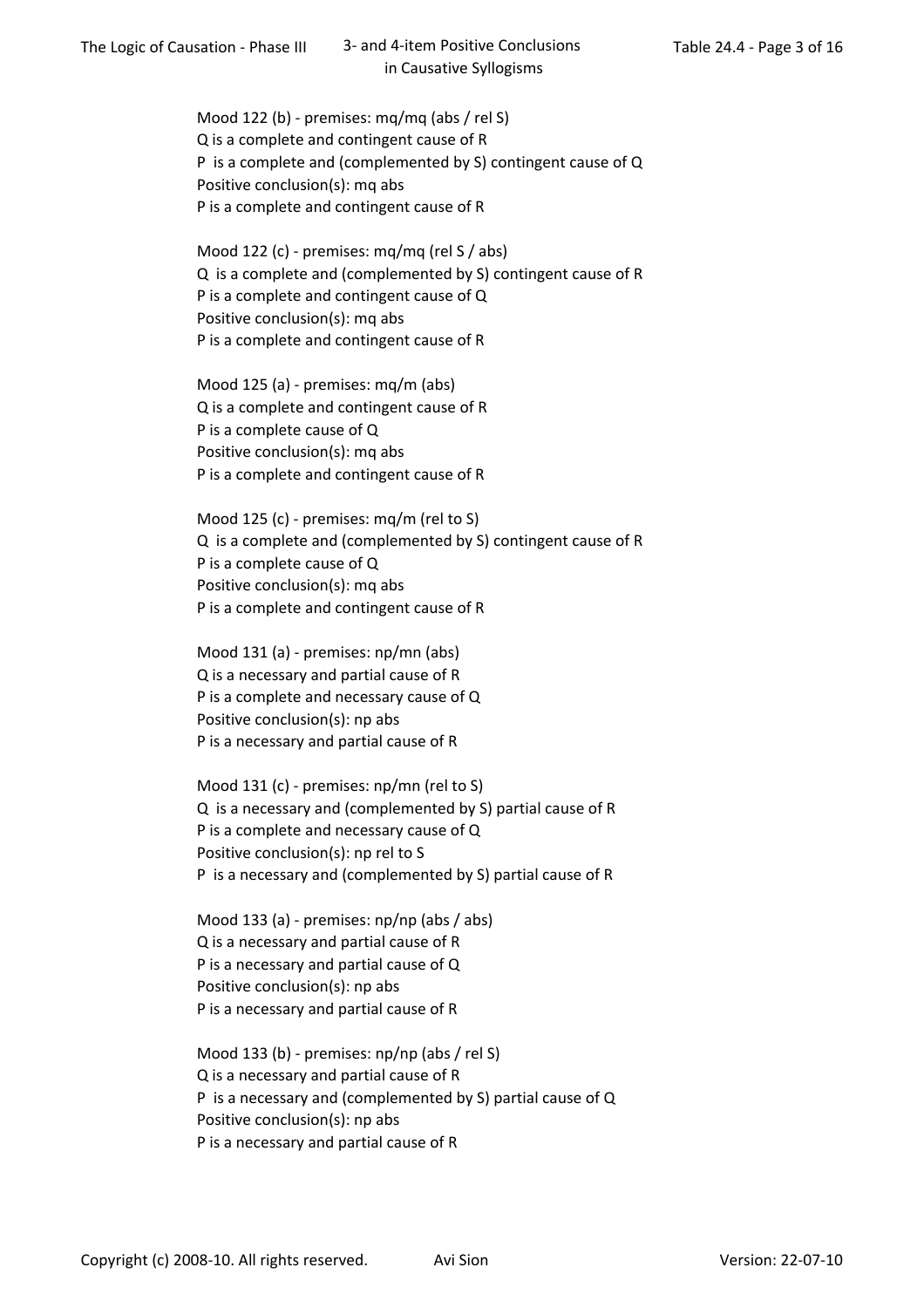Mood 133 (c) - premises: np/np (rel S / abs) Q is a necessary and (complemented by S) partial cause of R P is a necessary and partial cause of Q Positive conclusion(s): np abs P is a necessary and partial cause of R

Mood 136 (a) - premises: np/n (abs) Q is a necessary and partial cause of R P is a necessary cause of Q Positive conclusion(s): np abs P is a necessary and partial cause of R

Mood 136 (c) - premises: np/n (rel to S) Q is a necessary and (complemented by S) partial cause of R P is a necessary cause of Q Positive conclusion(s): np abs P is a necessary and partial cause of R

Mood 141 (a) - premises: pq/mn (abs) Q is a partial and contingent cause of R P is a complete and necessary cause of Q Positive conclusion(s): pq abs P is a partial and contingent cause of R

Mood 141 (c) - premises: pq/mn (rel to S) Q (complemented by S) is a partial and contingent cause of R P is a complete and necessary cause of Q Positive conclusion(s): pq rel to S P (complemented by S) is a partial and contingent cause of R

Mood 151 (a) - premises: m/mn Q is a complete cause of R P is a complete and necessary cause of Q Positive conclusion(s): m P is a complete cause of R

Mood 152 (a) - premises: m/mq (abs) Q is a complete cause of R P is a complete and contingent cause of Q Positive conclusion(s): mq abs P is a complete and contingent cause of R

Mood 152 (b) - premises: m/mq (rel to S) Q is a complete cause of R P is a complete and (complemented by S) contingent cause of Q Positive conclusion(s): mq abs P is a complete and contingent cause of R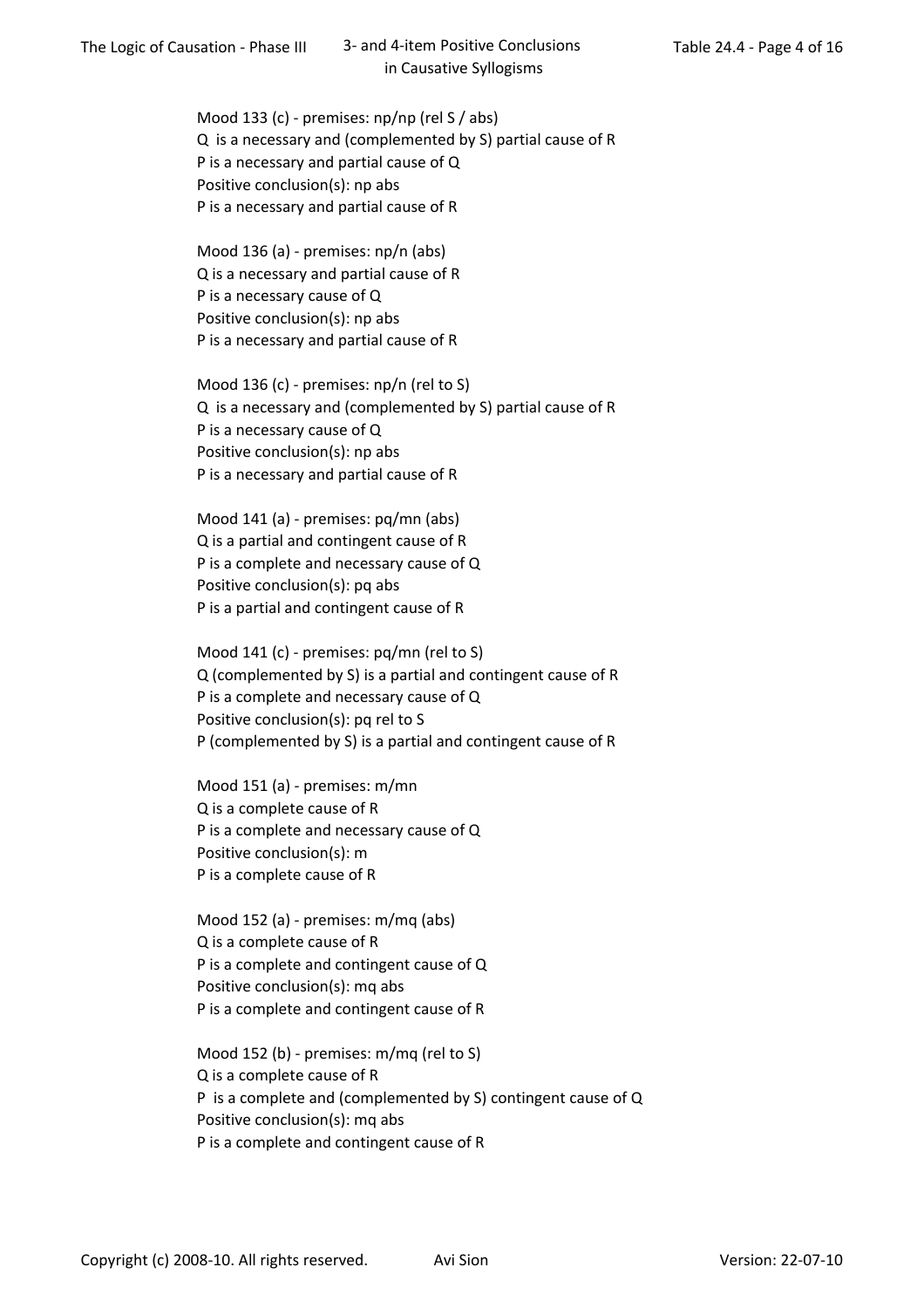Mood 155 (a) - premises: m/m Q is a complete cause of R P is a complete cause of Q Positive conclusion(s): m P is a complete cause of R

Mood 161 (a) - premises: n/mn Q is a necessary cause of R P is a complete and necessary cause of Q Positive conclusion(s): n P is a necessary cause of R

Mood 163 (a) - premises: n/np (abs) Q is a necessary cause of R P is a necessary and partial cause of Q Positive conclusion(s): np abs P is a necessary and partial cause of R

Mood 163 (b) - premises: n/np (rel to S) Q is a necessary cause of R P is a necessary and (complemented by S) partial cause of Q Positive conclusion(s): np abs P is a necessary and partial cause of R

Mood 166 (a) - premises: n/n Q is a necessary cause of R P is a necessary cause of Q Positive conclusion(s): n P is a necessary cause of R

Mood 171 (a) - premises: p/mn (abs) Q is a partial cause of R P is a complete and necessary cause of Q Positive conclusion(s): p abs P is a partial cause of R

Mood 171 (c) - premises: p/mn (rel to S) Q (complemented by S) is a partial cause of R P is a complete and necessary cause of Q Positive conclusion(s): p rel to S P (complemented by S) is a partial cause of R

Mood 181 (a) - premises: q/mn (abs) Q is a contingent cause of R P is a complete and necessary cause of Q Positive conclusion(s): q abs P is a contingent cause of R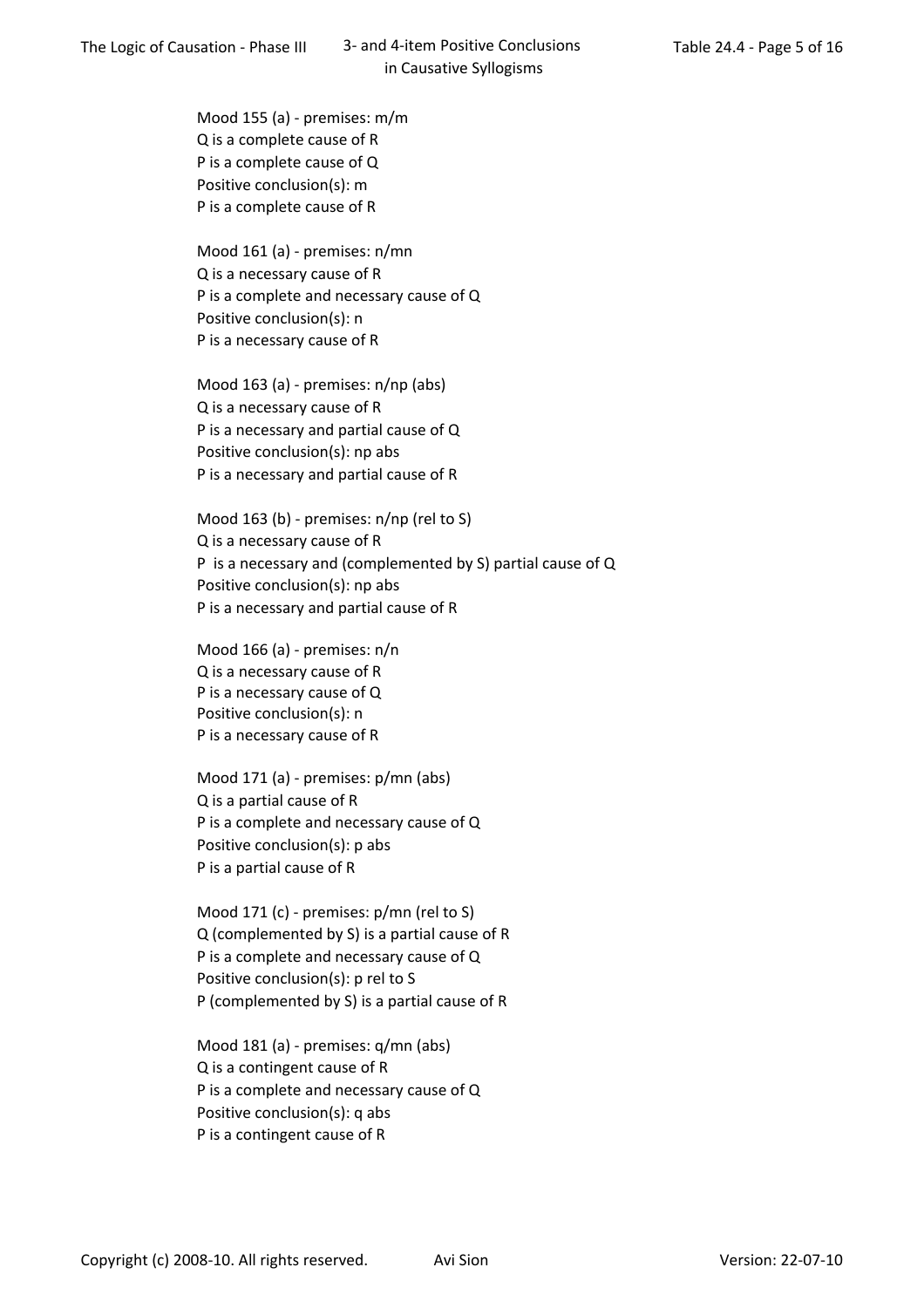Mood 181 (c) - premises: q/mn (rel to S) Q (complemented by S) is a contingent cause of R P is a complete and necessary cause of Q Positive conclusion(s): q rel to S P (complemented by S) is a contingent cause of R

## **FIGURE TWO of Causative Syllogism (abridged list)**

Mood 211 (a) - premises: mn/mn R is a complete and necessary cause of Q P is a complete and necessary cause of Q Positive conclusion(s): mn P is a complete and necessary cause of R

Mood 212 (a) - premises: mn/mq (abs) R is a complete and necessary cause of Q P is a complete and contingent cause of Q Positive conclusion(s): mq abs P is a complete and contingent cause of R

Mood 212 (b) - premises: mn/mq (rel to S) R is a complete and necessary cause of Q P is a complete and (complemented by S) contingent cause of Q Positive conclusion(s): mq rel to S P is a complete and (complemented by S) contingent cause of R

Mood 213 (a) - premises: mn/np (abs) R is a complete and necessary cause of Q P is a necessary and partial cause of Q Positive conclusion(s): np abs P is a necessary and partial cause of R

Mood 213 (b) - premises: mn/np (rel to S) R is a complete and necessary cause of Q P is a necessary and (complemented by S) partial cause of Q Positive conclusion(s): np rel to S P is a necessary and (complemented by S) partial cause of R

Mood 214 (a) - premises: mn/pq (abs) R is a complete and necessary cause of Q P is a partial and contingent cause of Q Positive conclusion(s): pq abs P is a partial and contingent cause of R

Mood 214 (b) - premises: mn/pq (rel to S) R is a complete and necessary cause of Q P (complemented by S) is a partial and contingent cause of Q Positive conclusion(s): pq rel to S P (complemented by S) is a partial and contingent cause of R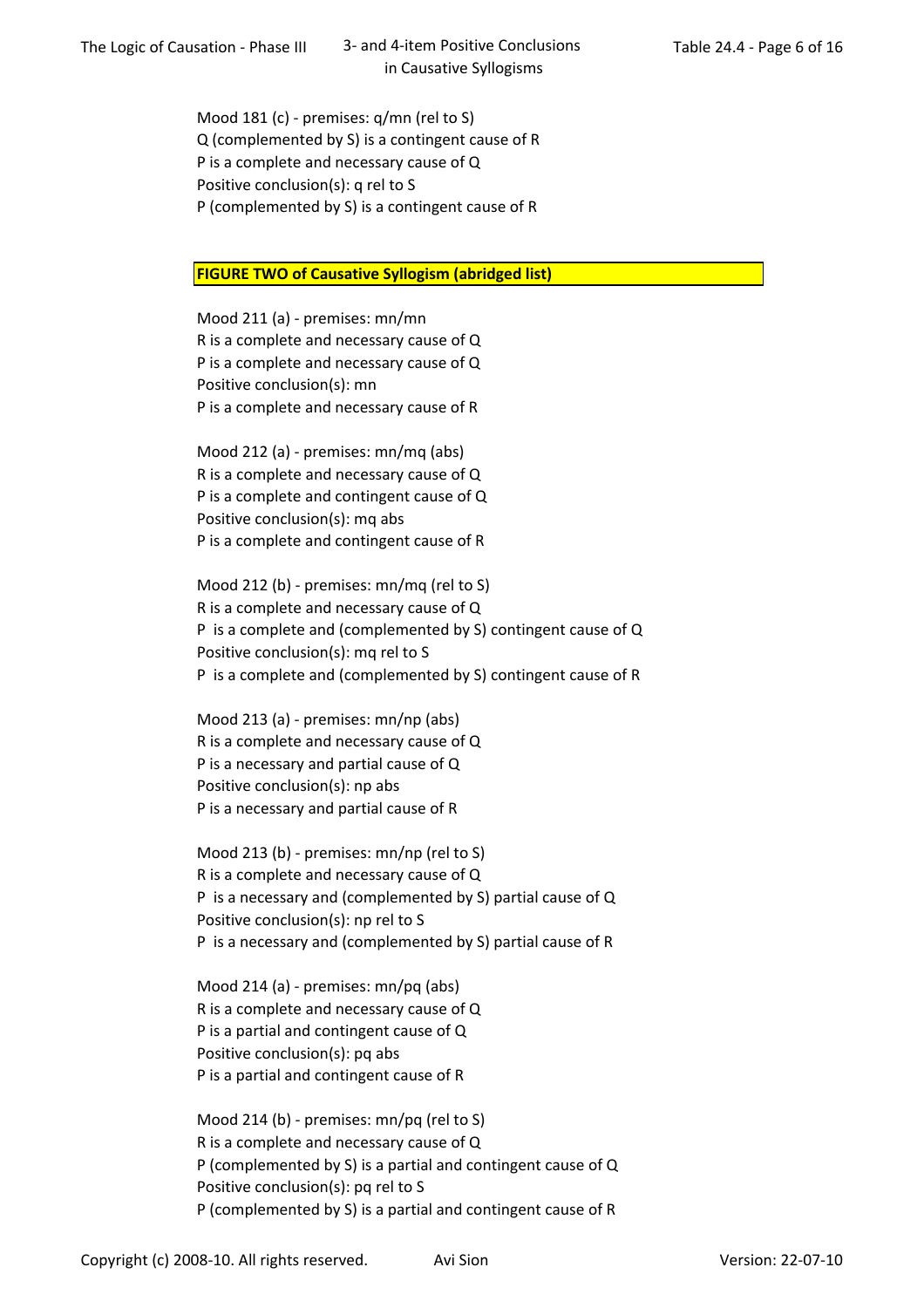Mood 215 (a) - premises: mn/m R is a complete and necessary cause of Q P is a complete cause of Q Positive conclusion(s): m P is a complete cause of R

Mood 216 (a) - premises: mn/n R is a complete and necessary cause of Q P is a necessary cause of Q Positive conclusion(s): n P is a necessary cause of R

Mood 217 (a) - premises: mn/p (abs) R is a complete and necessary cause of Q P is a partial cause of Q Positive conclusion(s): p abs P is a partial cause of R

Mood 217 (b) - premises: mn/p (rel to S) R is a complete and necessary cause of Q P (complemented by S) is a partial cause of Q Positive conclusion(s): p rel to S P (complemented by S) is a partial cause of R

Mood 218 (a) - premises: mn/q (abs) R is a complete and necessary cause of Q P is a contingent cause of Q Positive conclusion(s): q abs P is a contingent cause of R

Mood 218 (b) - premises: mn/q (rel to S) R is a complete and necessary cause of Q P (complemented by S) is a contingent cause of Q Positive conclusion(s): q rel to S P (complemented by S) is a contingent cause of R

Mood 221 (a) - premises: mq/mn (abs) R is a complete and contingent cause of Q P is a complete and necessary cause of Q Positive conclusion(s): np abs P is a necessary and partial cause of R

Mood 221 (c) - premises: mq/mn (rel to S) R is a complete and (complemented by S) contingent cause of Q P is a complete and necessary cause of Q Positive conclusion(s): np rel to notS P (complemented by notS) is a necessary and partial cause of R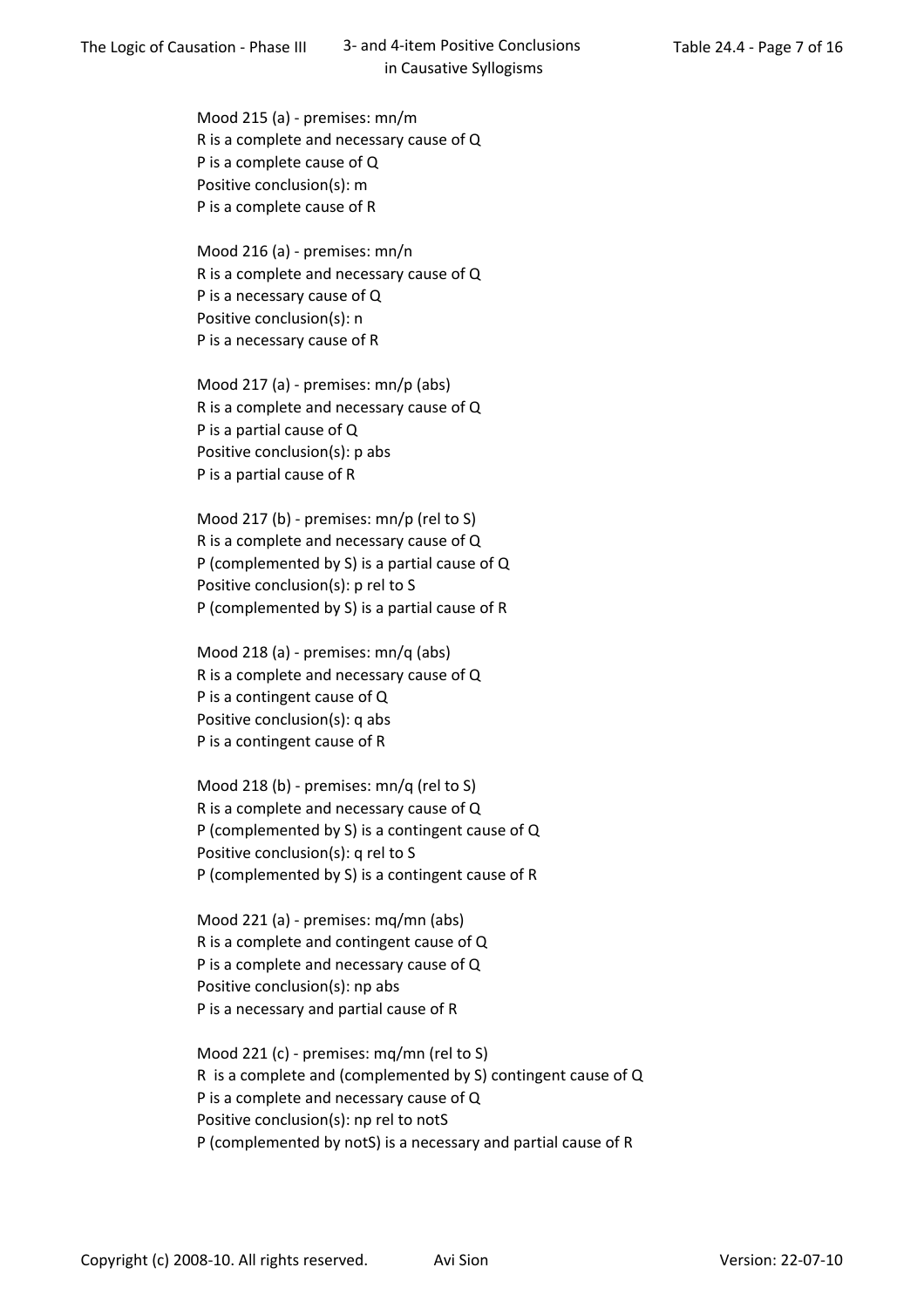Mood 223 (a) - premises: mq/np (abs / abs) R is a complete and contingent cause of Q P is a necessary and partial cause of Q Positive conclusion(s): np abs P is a necessary and partial cause of R

Mood 223 (b) - premises: mq/np (abs / rel S) R is a complete and contingent cause of Q P is a necessary and (complemented by S) partial cause of Q Positive conclusion(s): np abs P is a necessary and partial cause of R

Mood 223 (c) - premises: mq/np (rel S / abs) R is a complete and (complemented by S) contingent cause of Q P is a necessary and partial cause of Q Positive conclusion(s): np abs P is a necessary and partial cause of R

Mood 226 (a) - premises: mq/n (abs) R is a complete and contingent cause of Q P is a necessary cause of Q Positive conclusion(s): np abs P is a necessary and partial cause of R

Mood 226 (c) - premises: mq/n (rel to S) R is a complete and (complemented by S) contingent cause of Q P is a necessary cause of Q Positive conclusion(s): np abs P is a necessary and partial cause of R

Mood 231 (a) - premises: np/mn (abs) R is a necessary and partial cause of Q P is a complete and necessary cause of Q Positive conclusion(s): mq abs P is a complete and contingent cause of R

Mood 231 (c) - premises: np/mn (rel to S) R is a necessary and (complemented by S) partial cause of Q P is a complete and necessary cause of Q Positive conclusion(s): mq rel to notS P (complemented by notS) is a complete and contingent cause of R

Mood 232 (a) - premises: np/mq (abs / abs) R is a necessary and partial cause of Q P is a complete and contingent cause of Q Positive conclusion(s): mq abs P is a complete and contingent cause of R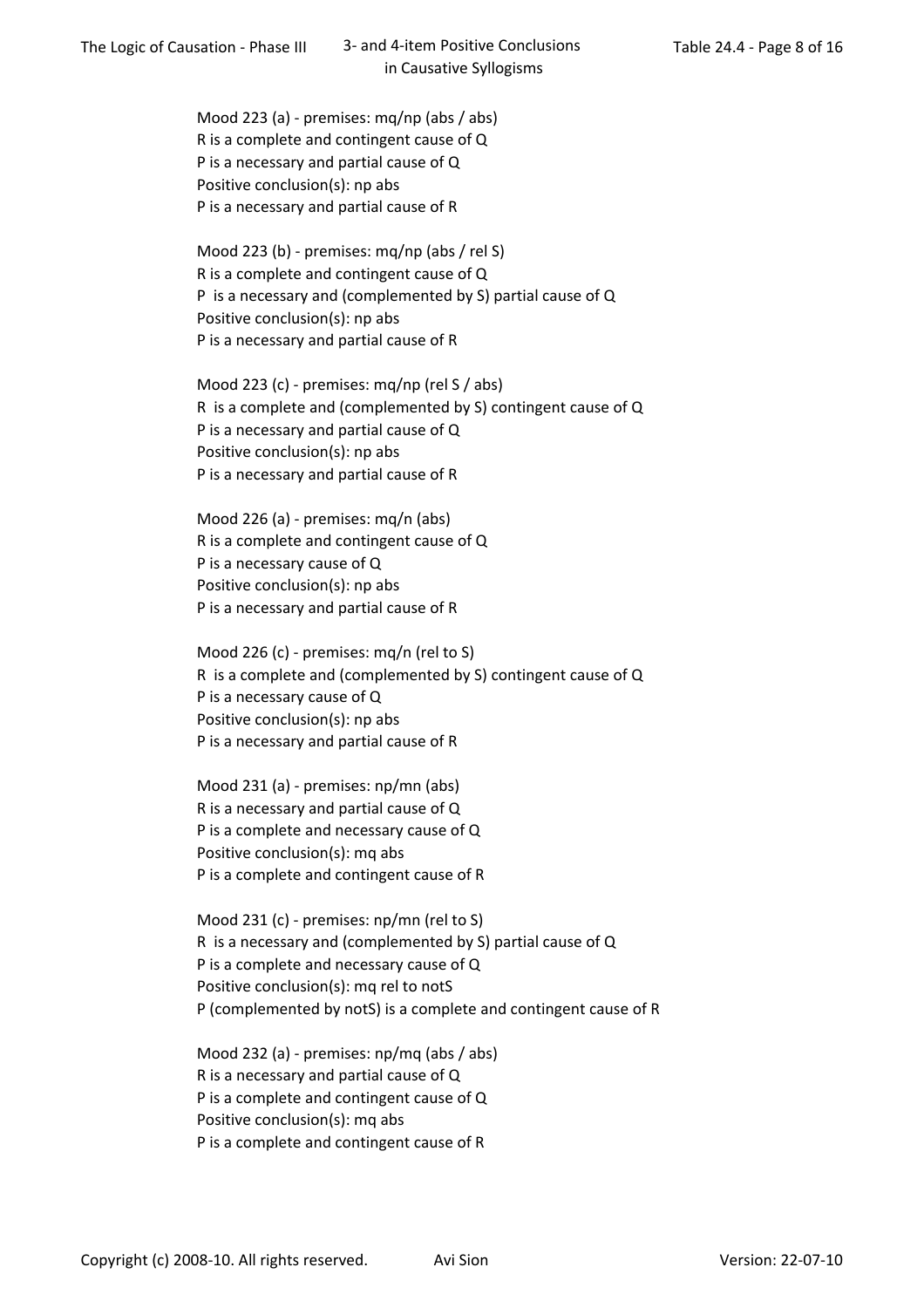Mood 232 (b) - premises: np/mq (abs / rel S) R is a necessary and partial cause of Q P is a complete and (complemented by S) contingent cause of Q Positive conclusion(s): mq abs P is a complete and contingent cause of R

Mood 232 (c) - premises: np/mq (rel S / abs) R is a necessary and (complemented by S) partial cause of Q P is a complete and contingent cause of Q Positive conclusion(s): mq abs P is a complete and contingent cause of R

Mood 235 (a) - premises: np/m (abs) R is a necessary and partial cause of Q P is a complete cause of Q Positive conclusion(s): mq abs P is a complete and contingent cause of R

Mood 235 (c) - premises: np/m (rel to S) R is a necessary and (complemented by S) partial cause of Q P is a complete cause of Q Positive conclusion(s): mq abs P is a complete and contingent cause of R

Mood 241 (a) - premises: pq/mn (abs) R is a partial and contingent cause of Q P is a complete and necessary cause of Q Positive conclusion(s): pq abs P is a partial and contingent cause of R

Mood 241 (c) - premises: pq/mn (rel to S) R (complemented by S) is a partial and contingent cause of Q P is a complete and necessary cause of Q Positive conclusion(s): pq rel to notS P (complemented by notS) is a partial and contingent cause of R

Mood 251 (a) - premises: m/mn R is a complete cause of Q P is a complete and necessary cause of Q Positive conclusion(s): n P is a necessary cause of R

Mood 253 (a) - premises: m/np (abs) R is a complete cause of Q P is a necessary and partial cause of Q Positive conclusion(s): np abs P is a necessary and partial cause of R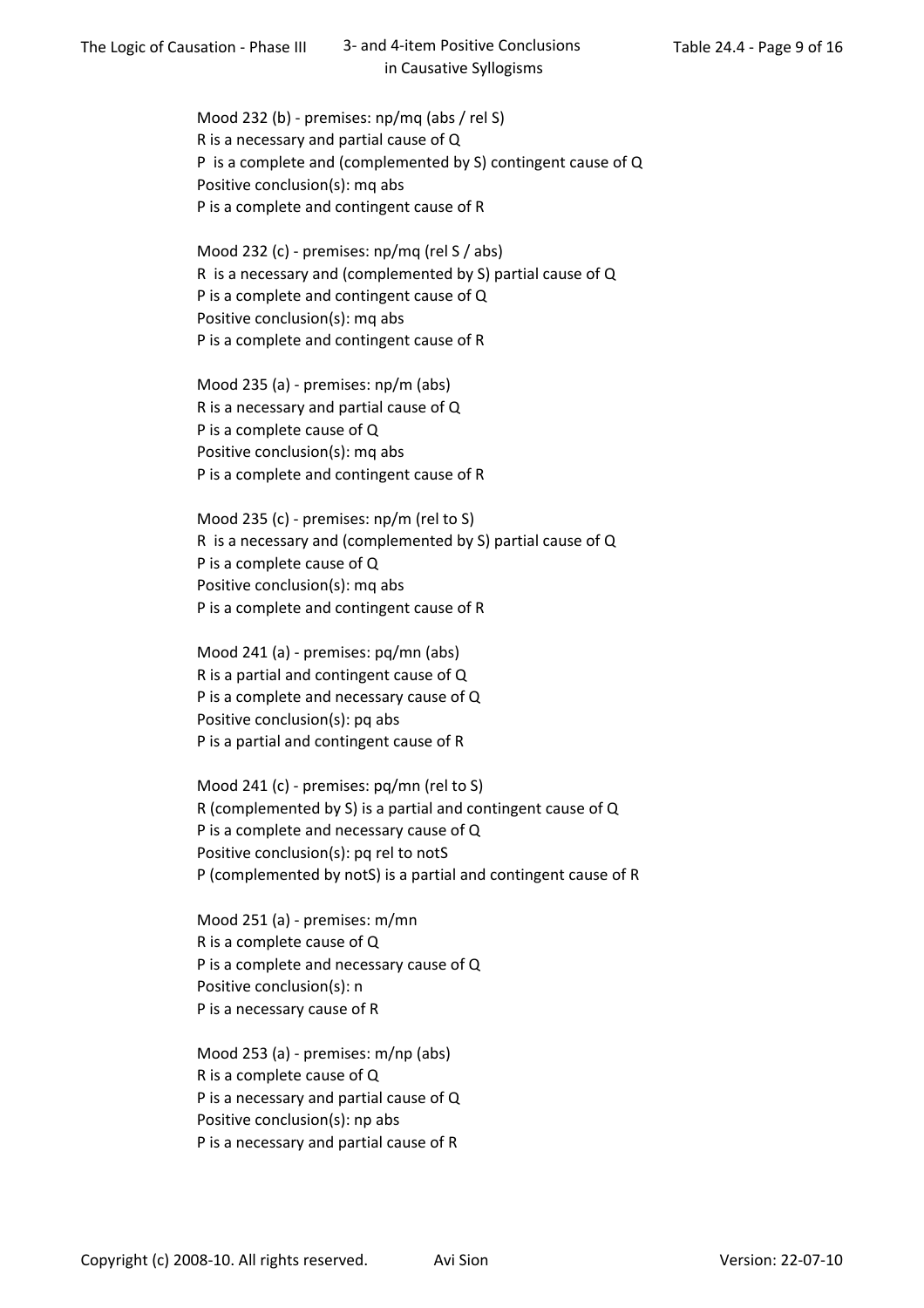Mood 253 (b) - premises: m/np (rel to S) R is a complete cause of Q P is a necessary and (complemented by S) partial cause of Q Positive conclusion(s): np abs P is a necessary and partial cause of R

Mood 256 (a) - premises: m/n R is a complete cause of Q P is a necessary cause of Q Positive conclusion(s): n P is a necessary cause of R

Mood 261 (a) - premises: n/mn R is a necessary cause of Q P is a complete and necessary cause of Q Positive conclusion(s): m P is a complete cause of R

Mood 262 (a) - premises: n/mq (abs) R is a necessary cause of Q P is a complete and contingent cause of Q Positive conclusion(s): mq abs P is a complete and contingent cause of R

Mood 262 (b) - premises: n/mq (rel to S) R is a necessary cause of Q P is a complete and (complemented by S) contingent cause of Q Positive conclusion(s): mq abs P is a complete and contingent cause of R

Mood 265 (a) - premises: n/m R is a necessary cause of Q P is a complete cause of Q Positive conclusion(s): m P is a complete cause of R

Mood 271 (a) - premises: p/mn (abs) R is a partial cause of Q P is a complete and necessary cause of Q Positive conclusion(s): q abs P is a contingent cause of R

Mood 271 (c) - premises: p/mn (rel to S) R (complemented by S) is a partial cause of Q P is a complete and necessary cause of Q Positive conclusion(s): q rel to notS P (complemented by notS) is a contingent cause of R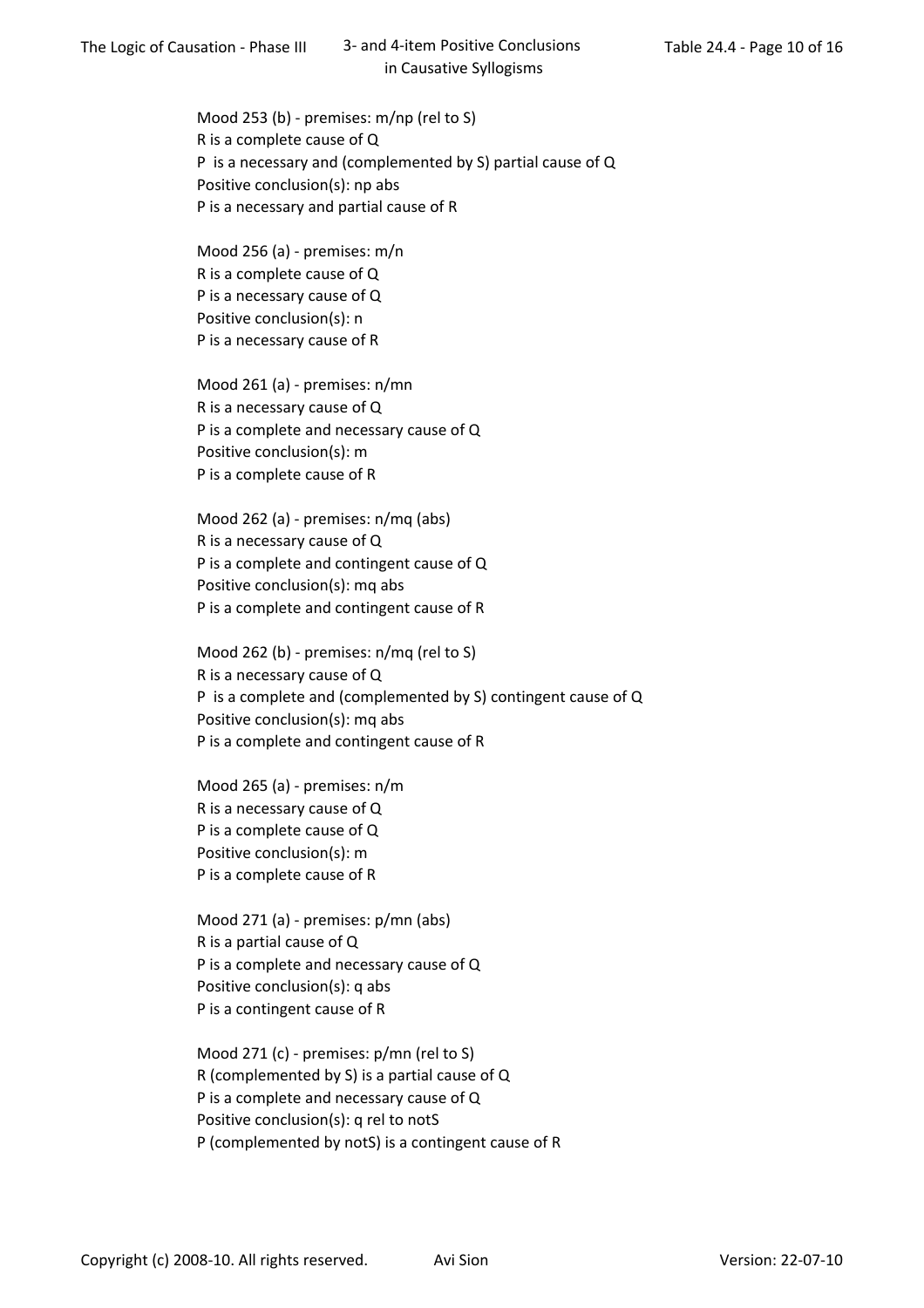Mood 281 (a) - premises: q/mn (abs) R is a contingent cause of Q P is a complete and necessary cause of Q Positive conclusion(s): p abs P is a partial cause of R

Mood 281 (c) - premises: q/mn (rel to S) R (complemented by S) is a contingent cause of Q P is a complete and necessary cause of Q Positive conclusion(s): p rel to notS P (complemented by notS) is a partial cause of R

## FIGURE THREE of Causative Syllogism (abridged list)

Mood 311 (a) - premises: mn/mn Q is a complete and necessary cause of R Q is a complete and necessary cause of P Positive conclusion(s): mn P is a complete and necessary cause of R

Mood 312 (a) - premises: mn/mq (abs) Q is a complete and necessary cause of R Q is a complete and contingent cause of P Positive conclusion(s): np abs P is a necessary and partial cause of R

Mood 312 (b) - premises: mn/mq (rel to S) Q is a complete and necessary cause of R Q is a complete and (complemented by S) contingent cause of P Positive conclusion(s): np rel to notS P (complemented by notS) is a necessary and partial cause of R

Mood 313 (a) - premises: mn/np (abs) Q is a complete and necessary cause of R Q is a necessary and partial cause of P Positive conclusion(s): mq abs P is a complete and contingent cause of R

Mood 313 (b) - premises: mn/np (rel to S) Q is a complete and necessary cause of R Q is a necessary and (complemented by S) partial cause of P Positive conclusion(s): mq rel to notS P (complemented by notS) is a complete and contingent cause of R

Mood 314 (a) - premises: mn/pq (abs) Q is a complete and necessary cause of R Q is a partial and contingent cause of P Positive conclusion(s): pq abs P is a partial and contingent cause of R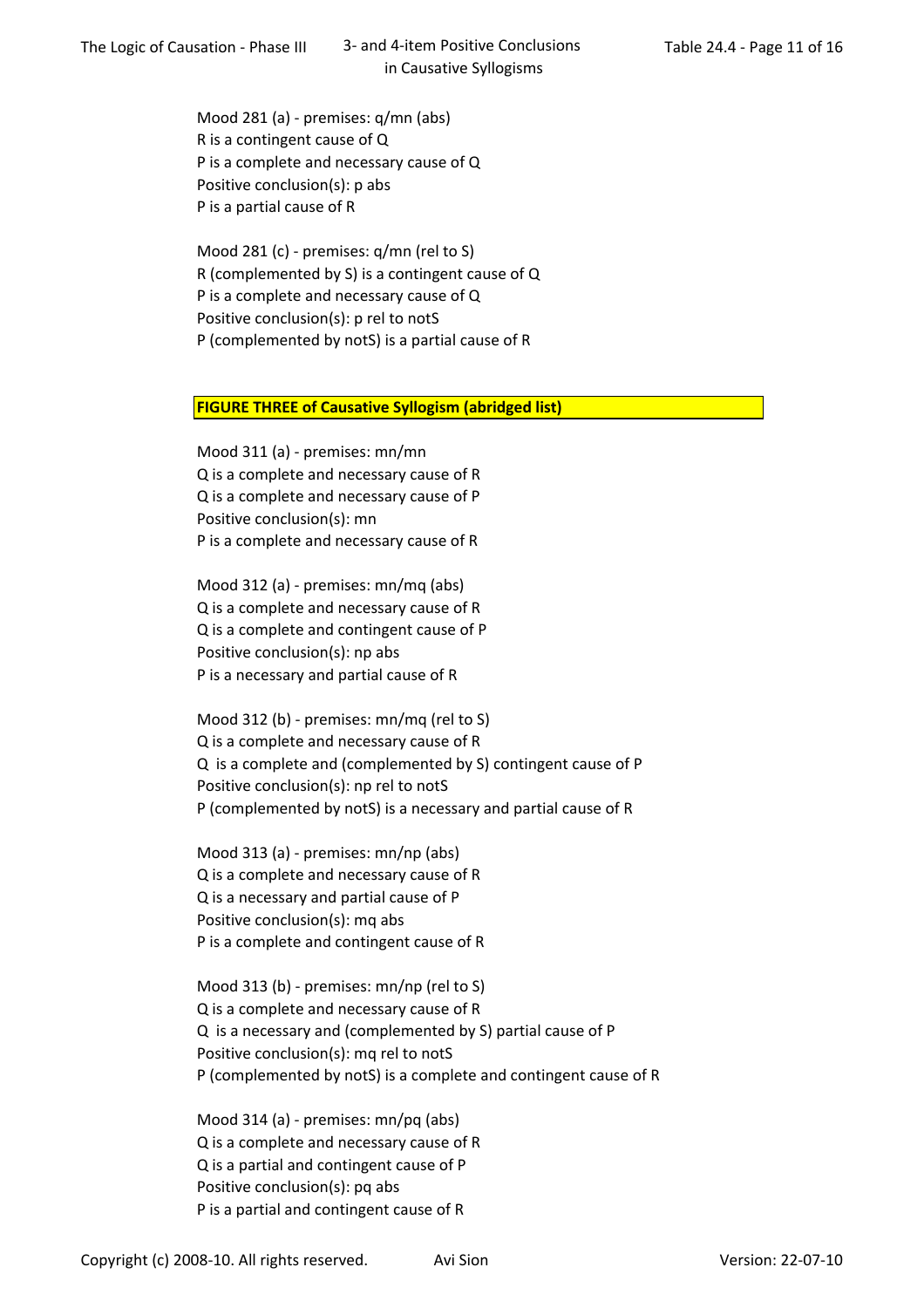Mood 314 (b) - premises: mn/pq (rel to S) Q is a complete and necessary cause of R Q (complemented by S) is a partial and contingent cause of P Positive conclusion(s): pq rel to notS P (complemented by notS) is a partial and contingent cause of R

Mood 315 (a) - premises: mn/m Q is a complete and necessary cause of R Q is a complete cause of P Positive conclusion(s): n P is a necessary cause of R

Mood 316 (a) - premises: mn/n Q is a complete and necessary cause of R Q is a necessary cause of P Positive conclusion(s): m P is a complete cause of R

Mood 317 (a) - premises: mn/p (abs) Q is a complete and necessary cause of R Q is a partial cause of P Positive conclusion(s): q abs P is a contingent cause of R

Mood 317 (b) - premises: mn/p (rel to S) Q is a complete and necessary cause of R Q (complemented by S) is a partial cause of P Positive conclusion(s): q rel to notS P (complemented by notS) is a contingent cause of R

Mood 318 (a) - premises: mn/q (abs) Q is a complete and necessary cause of R Q is a contingent cause of P Positive conclusion(s): p abs P is a partial cause of R

Mood 318 (b) - premises: mn/q (rel to S) Q is a complete and necessary cause of R Q (complemented by S) is a contingent cause of P Positive conclusion(s): p rel to notS P (complemented by notS) is a partial cause of R

Mood 321 (a) - premises: mq/mn (abs) Q is a complete and contingent cause of R Q is a complete and necessary cause of P Positive conclusion(s): mq abs P is a complete and contingent cause of R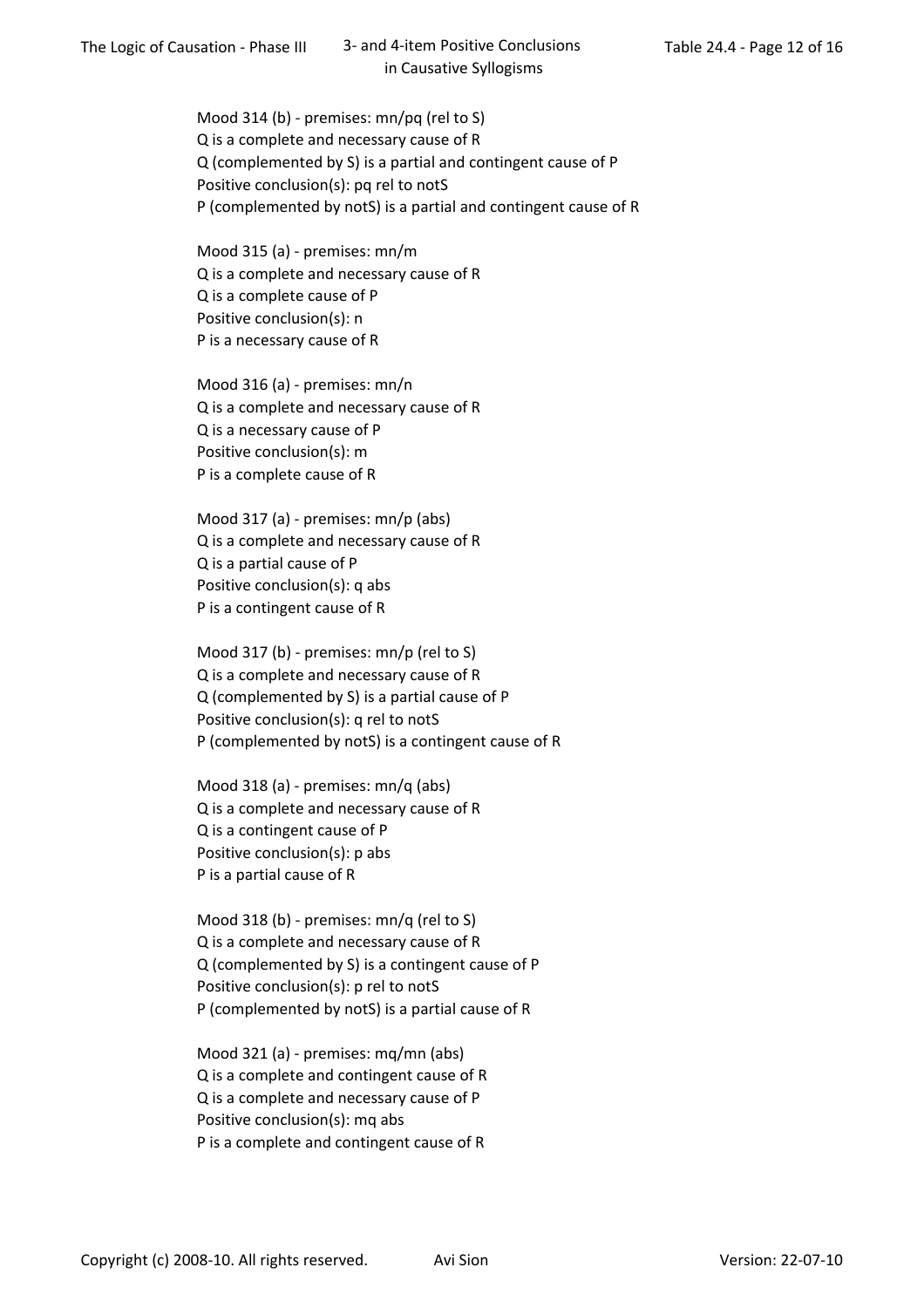Mood 321 (c) - premises: mq/mn (rel to S) Q is a complete and (complemented by S) contingent cause of R Q is a complete and necessary cause of P Positive conclusion(s): mq rel to S P is a complete and (complemented by S) contingent cause of R

Mood 323 (a) - premises: mq/np (abs / abs) Q is a complete and contingent cause of R Q is a necessary and partial cause of P Positive conclusion(s): mq abs P is a complete and contingent cause of R

Mood 323 (b) - premises: mq/np (abs / rel S) Q is a complete and contingent cause of R Q is a necessary and (complemented by S) partial cause of P Positive conclusion(s): mq abs P is a complete and contingent cause of R

Mood 323 (c) - premises: mq/np (rel S / abs) Q is a complete and (complemented by S) contingent cause of R Q is a necessary and partial cause of P Positive conclusion(s): mq abs P is a complete and contingent cause of R

Mood 326 (a) - premises: mq/n (abs) Q is a complete and contingent cause of R Q is a necessary cause of P Positive conclusion(s): mq abs P is a complete and contingent cause of R

Mood 326 (c) - premises: mq/n (rel to S) Q is a complete and (complemented by S) contingent cause of R Q is a necessary cause of P Positive conclusion(s): mq abs P is a complete and contingent cause of R

Mood 331 (a) - premises: np/mn (abs) Q is a necessary and partial cause of R Q is a complete and necessary cause of P Positive conclusion(s): np abs P is a necessary and partial cause of R

Mood 331 (c) - premises: np/mn (rel to S) Q is a necessary and (complemented by S) partial cause of R Q is a complete and necessary cause of P Positive conclusion(s): np rel to S P is a necessary and (complemented by S) partial cause of R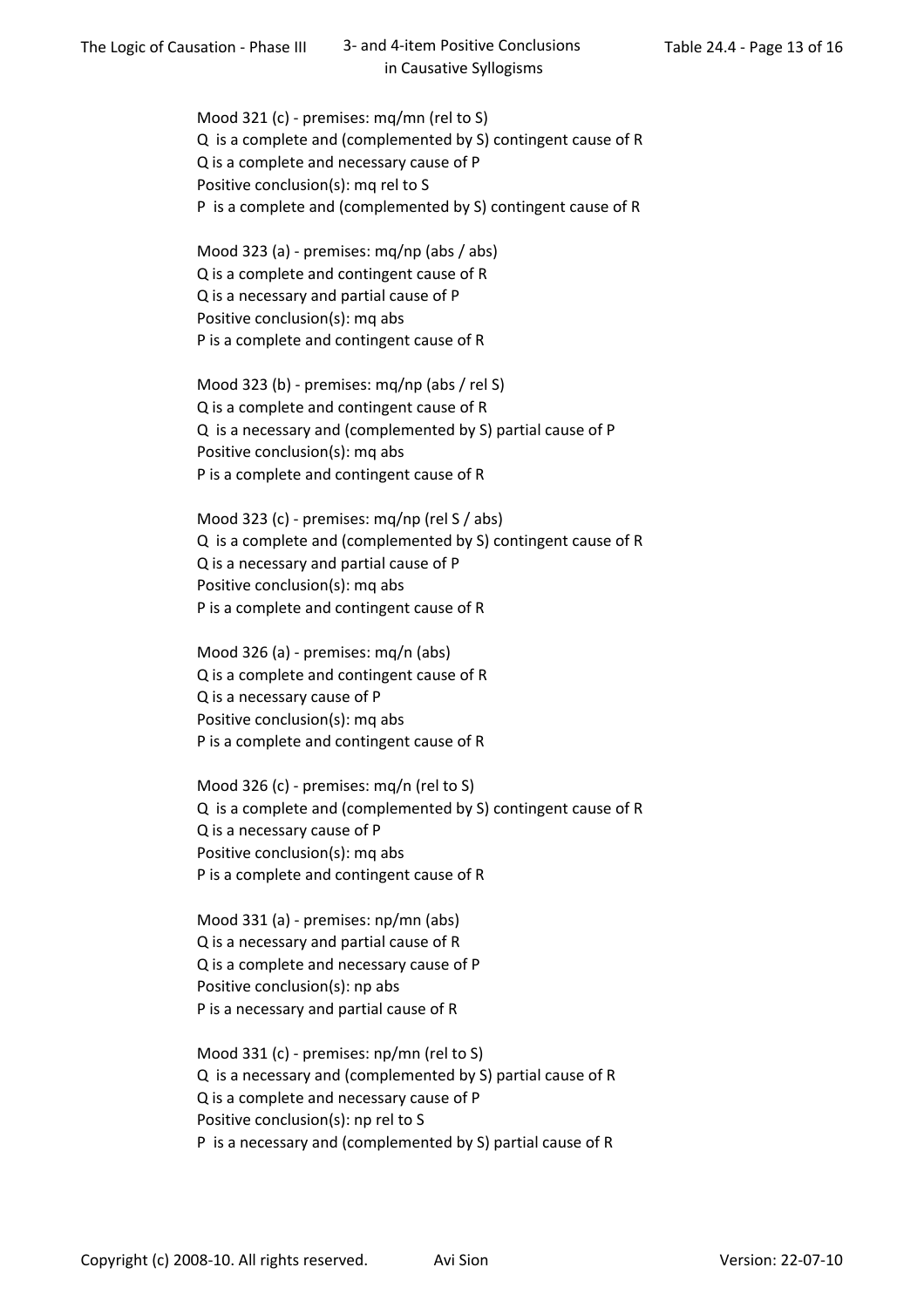Mood 332 (a) - premises: np/mq (abs / abs) Q is a necessary and partial cause of R Q is a complete and contingent cause of P Positive conclusion(s): np abs P is a necessary and partial cause of R

Mood 332 (b) - premises: np/mq (abs / rel S) Q is a necessary and partial cause of R Q is a complete and (complemented by S) contingent cause of P Positive conclusion(s): np abs P is a necessary and partial cause of R

Mood 332 (c) - premises: np/mq (rel S / abs) Q is a necessary and (complemented by S) partial cause of R Q is a complete and contingent cause of P Positive conclusion(s): np abs P is a necessary and partial cause of R

Mood 335 (a) - premises: np/m (abs) Q is a necessary and partial cause of R Q is a complete cause of P Positive conclusion(s): np abs P is a necessary and partial cause of R

Mood 335 (c) - premises: np/m (rel to S) Q is a necessary and (complemented by S) partial cause of R Q is a complete cause of P Positive conclusion(s): np abs P is a necessary and partial cause of R

Mood 341 (a) - premises: pq/mn (abs) Q is a partial and contingent cause of R Q is a complete and necessary cause of P Positive conclusion(s): pq abs P is a partial and contingent cause of R

Mood 341 (c) - premises: pq/mn (rel to S) Q (complemented by S) is a partial and contingent cause of R Q is a complete and necessary cause of P Positive conclusion(s): pq rel to S P (complemented by S) is a partial and contingent cause of R

Mood 351 (a) - premises: m/mn Q is a complete cause of R Q is a complete and necessary cause of P Positive conclusion(s): m P is a complete cause of R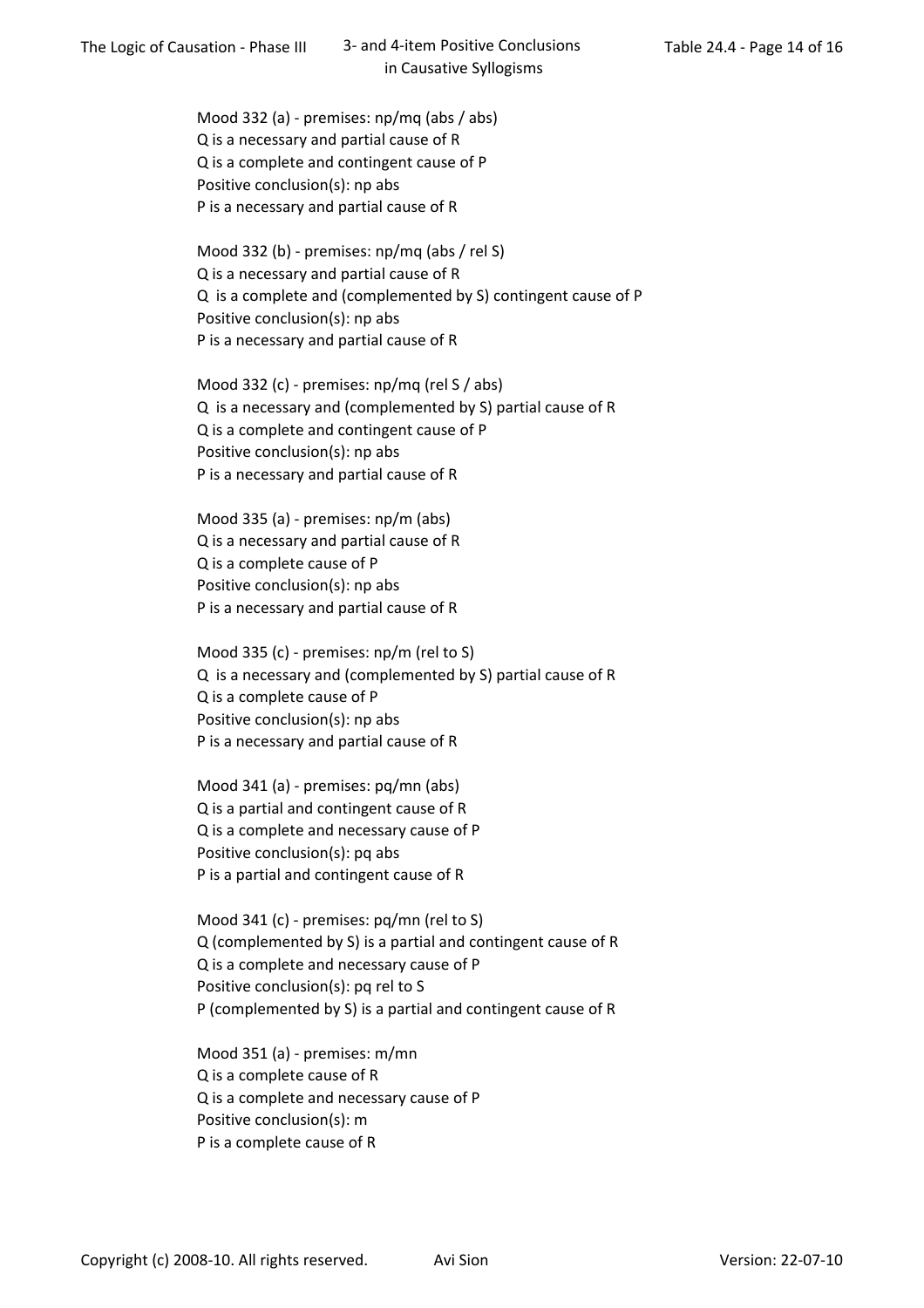Mood 353 (a) - premises: m/np (abs) Q is a complete cause of R Q is a necessary and partial cause of P Positive conclusion(s): mq abs P is a complete and contingent cause of R

Mood 353 (b) - premises: m/np (rel to S) Q is a complete cause of R Q is a necessary and (complemented by S) partial cause of P Positive conclusion(s): mq abs P is a complete and contingent cause of R

Mood 356 (a) - premises: m/n Q is a complete cause of R Q is a necessary cause of P Positive conclusion(s): m P is a complete cause of R

Mood 361 (a) - premises: n/mn Q is a necessary cause of R Q is a complete and necessary cause of P Positive conclusion(s): n P is a necessary cause of R

Mood 362 (a) - premises: n/mq (abs) Q is a necessary cause of R Q is a complete and contingent cause of P Positive conclusion(s): np abs P is a necessary and partial cause of R

Mood 362 (b) - premises: n/mq (rel to S) Q is a necessary cause of R Q is a complete and (complemented by S) contingent cause of P Positive conclusion(s): np abs P is a necessary and partial cause of R

Mood 365 (a) - premises: n/m Q is a necessary cause of R Q is a complete cause of P Positive conclusion(s): n P is a necessary cause of R

Mood 371 (a) - premises: p/mn (abs) Q is a partial cause of R Q is a complete and necessary cause of P Positive conclusion(s): p abs P is a partial cause of R